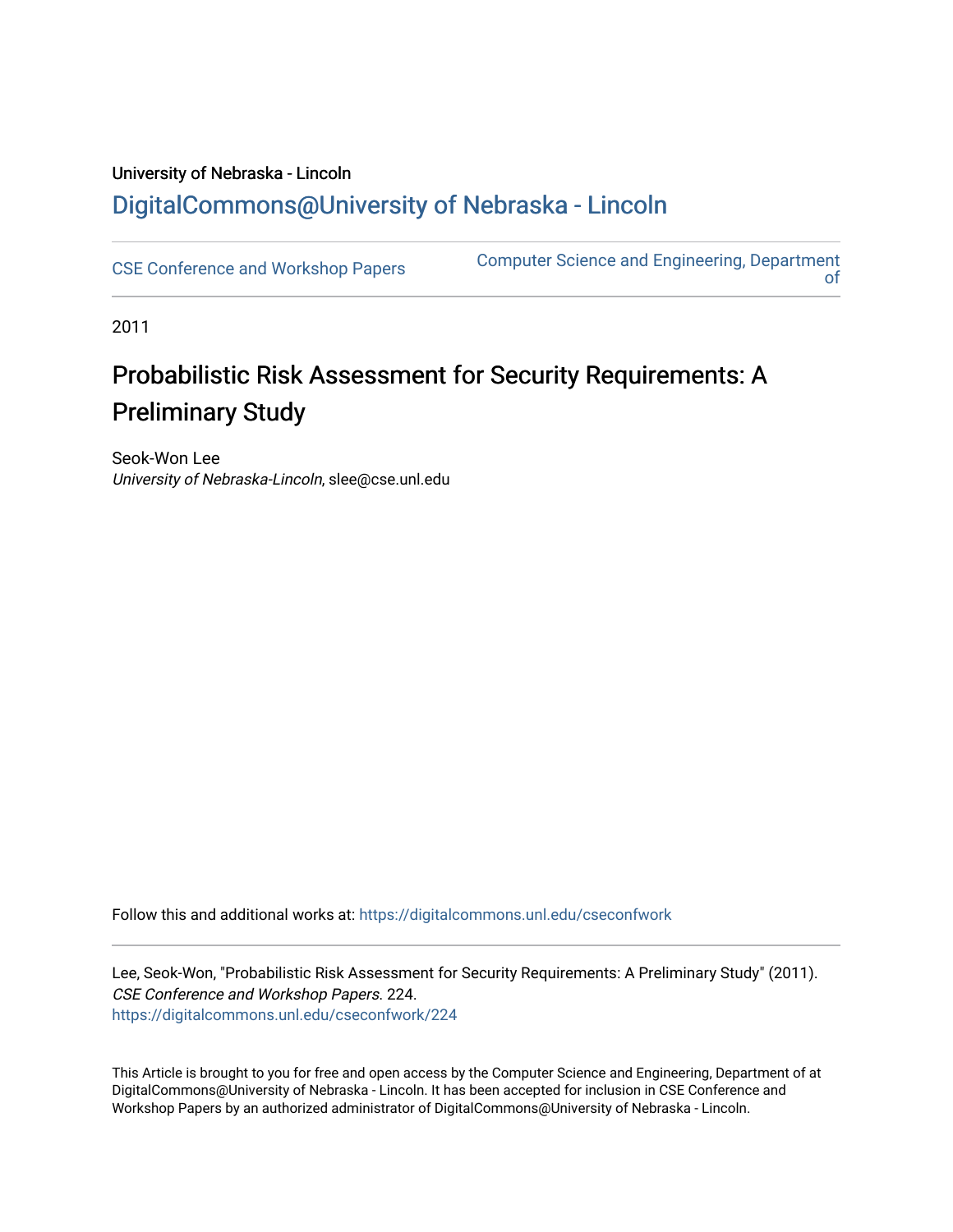# Probabilistic Risk Assessment for Security Requirements: A Preliminary Study

Seok-Won Lee Department of Computer Science and Engineering University of Nebraska, Lincoln, USA slee@cse.unl.edu

*Abstract* **— Risk assessment is a critical decision making process during the Security Certification and Accreditation (C&A) process. However, existing infrastructure-wide C&A processes in real world are challenged by the ever increasing complexity of information systems and their diverse socio-technical operational environments. The lack of an explicit model and the associated uncertainties of software behavior are two main reasons that directly impact the effectiveness of risk assessment as well as the subjective decisions made based on the different level of domain expertise. In this paper, we propose a method for a probabilistic modeldriven risk assessment on security requirements. The security requirements and their causal relationships are represented using MEBN (Multi-Entities Bayesian Networks) logic that constructs an explicit formal risk assessment model that supports evidence-driven arguments. The proposed approach is described by using real-world C&A scenarios to show not only its feasibility for security requirements risk assessment but also its effectiveness for the sensitivity analysis to identify critical influences among information entities in a complex and uncertain operational environment.** 

*Keywords – Probabilistic risk assessment, Security requirements, Bayesian network, Certification, Accreditation, Sensitivity analysis* 

#### I. INTRODUCTION

The government, defense, and private sectors spend billions of dollars every year in securing software systems that support their critical businesses/missions. According to a recent survey, among 1,300 global companies, and government and non-profit agencies in 55 nations, the compliance with regulations has taken the lead as the primary driver of security efforts in an organization, surpassing worms and viruses. However, various reports [8] [11] [31] indicate that the process of measuring compliance with security Certification & Accreditation (C&A) requirements is often irregular and unreliable. As a result, C&A processes lack consistent, complete and measurable outcomes and fail to provide adequate and timely information to understand security risks and make informed decisions.

Due to the ever increasing complexity of information systems and their diverse socio-technical operational environments, the associated risk assessment processes need to handle various types of uncertainties of the information. These

uncertainties are inherent to the specific problem domain which is being modeled with many underlying assumptions based on a prior knowledge from the previously known phenomena. In order to achieve probabilistic risk assessment for effective decision making, the nature of uncertainty in risk assessment must be carefully identified, expressed, propagated, synthesized and understood. From the risk assessment perspective, uncertainties are originated from various sources:

- *Consistency and completeness of the information and its validity*: We often use different types of historic data, questionnaires results, etc. to support our claim, however, the coverage and effectiveness of the sources of the information are yet to be perfect to the given situation.
- *Assumptions behind the model*: Risk assessment process is based on the models of the relationships among different risk factors with assumptions that are very unique and specific to the situation which are hard to be treated in general.
- *Dynamics of the environment*: The constantly changing systems' operational environments are different to one another and the risks of the target system are always expected to have new factors to be considered based on the changes being made (or those that will be made).
- *Subjective nature of human expertise and judgment*: The level of human expertise on a certain subject, often becomes the main resource for risk assessment, for each individual is different and lack the ability to effectively communicate to converge into the final decision making points.

Risk assessment is a process of identifying relevant information resources (risk factors), discovering their relationships, and integrating them to form a risk assessment argument. In regards to the uncertainties, we must address four issues: 1) how the uncertainty of information should be understood and expressed (for problem understanding); 2) how different pieces of information are integrated (to build a causal model); 3) how new information can be incorporated (for model evolution); and 4) what if the operational situation is changed (for the changing risk factors and their adaptation).

During the process of risk assessment, experts can make not only judgments, but also meta-judgments [13], that is, judgments about the degree of certainty that they have in their judgments. Since the judgments can be precisely modeled through an appropriate probability distribution, we, therefore, use the probability theory to express uncertainties in the domain of risk assessment. In addition, we notice that the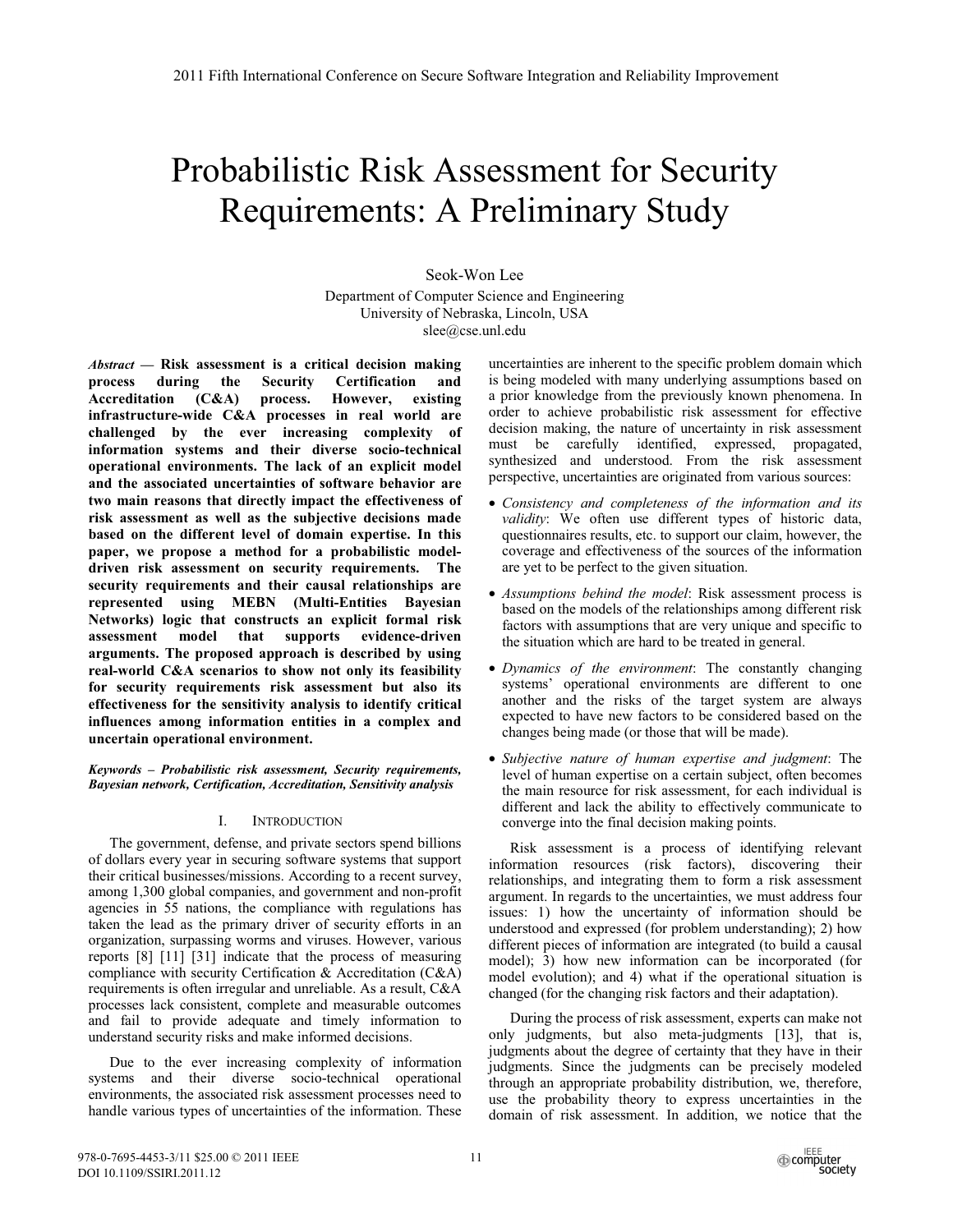experts can do better in making judgments at a lower level, or at a more observable level (e.g. the configuration correctness of a certain countermeasure) but less effective at a higher level (e.g. the level of risk of the entire system). This is because, at a higher level, making a decision requires a more complex process to integrate or synthesize different information coming from lower levels, especially when there are hundreds of or even thousands of risk factors involved in the inspecting systems (or network of systems). Therefore, we use the Bayesian Belief Network (BBN) that provides a theoretical foundation to incorporate such accumulated evidences. Also, we propose a way to make our probabilistic risk assessment model parametric, so that the risk assessment model can be parameterized or instantiated automatically, instead of building a new model, whenever the operational situation is changed.

In this paper, as an application example, we focus on the Department of Defense Information Technology Security C&A Process (DITSCAP) that defines certification as a comprehensive evaluation of the technical and non-technical security features of an information system and other safeguards made in support of the accreditation process, to establish the extent to which a particular design and implementation meets a set of specified security requirements [2].

#### II. RELATED WORK

Several risk assessment tools and approaches are proposed in order to determine threats/vulnerabilities in the early phase of software development life cycle. CORAS [5] and Risk-<br>Management Framework [32] propose their own Management Framework [32] propose their own methodological steps, but lack specific guidelines to interoperate with C&A activities and appropriately utilize the evidences gathered for C&A requirements into the risk assessment process.

Several quantitative risk assessment methods exist. Butler [6] proposes a SAEM method which is a cost-benefit analysis process for analyzing security design decisions based on the comparison of a "threat index". However, it is based on some impractical assumptions. Ekelhart [9] uses security ontology to improve quantitative risk analysis and promote the common understanding of the involved risk factors. However, it is not sufficient to identify how these risk factors can contribute to the entire risk assessment process. Quantitative risk-based requirements reasoning in [12] uses PACT as a "filter" arranged in series to find out a proportion of likelihood or the impact of risk factor. However, it lacks the ability to represent the impacts among multiple risk factors. The SSRAM model in [28] provides a prioritization that aids in determining how the risks identified will be addressed in different phases of software development. However, it lacks a baseline for systematically identifying potential risks and reasoning about their relationships and interactions in a real operational environment.

In regards to the use of probability theory and modeling techniques in risk assessment, Littlewood uses Bayesian approach to assess the reliability of fault-tolerant software [26]. He also used Multi-legged arguments to increase the confidence in dependability arguments [27]. Gregoriades and Sutcliffe [19] developed a probabilistic model to reason about

the system reliability that predicts human and machine reliabilities with given input variables representing the scenario and ranges of environmental conditions. Fenton and Maiden [15] and Neil et al. [30] have developed large BBN models to assess risk at the system level, such as the reliability of system engineering processes for developing ships, vehicles, or the operational reliability of air traffic control systems. Fenton [14] indicated that BBN is the most effective model in software quality management through comparison with six other types of methods. Hui, et al. [22] also introduced a method to build a BBN for software risk assessment. But these BBN approaches are limited since the number of nodes and structures of their models are fixed and therefore, can only be used in a certain specific situation. When the given situation changes, the model needs to be modified manually to fit the new situation, even these changes are simply to add some repeated nodes or substructures. This is partly because standard BBN lacks the sufficient expressive power.

To address this limitation, a number of languages have been developed that represent probabilistic knowledge as modular units with repeated substructures that can be composed into complex domain models [24]. These include pattern theory [20], hidden Markov models [10], the plates language implemented in BUGS [18], Object-Oriented Bayesian networks (OOBN) [23], probabilistic relational models (PRMs) [17], and MEBN [24]. In contrast, MEBN provides a more flexible, coherent way to facilitate representation of knowledge at a natural level of granularity. It combines the expressive power of first-order logic with a sound and logically consistent treatment of BBN. MEBN fragments (MFrags) are parametric causal fragments and can be instantiated and combined to form arbitrarily complex graphical probability model. A feature of MEBN not present in PRMs, plates or OOBNs is the use of context constraints to specify logical conditions that determine whether one random variable influences another.

#### III. BACKGROUND

#### *A. Modeling C&A Requirements and Risk Components*

To systematically identify and reason about the risk components expressed in natural language C&A security requirements descriptions, we extend the Common Criteria security model [1]. The resulting model in Figure 1, explains the relationships between security requirements and risk components.



Figure 1. Requirements and Risk Model [16]

The risk components and their correlations in the Requirements and Risk Model (hereinafter called the Risk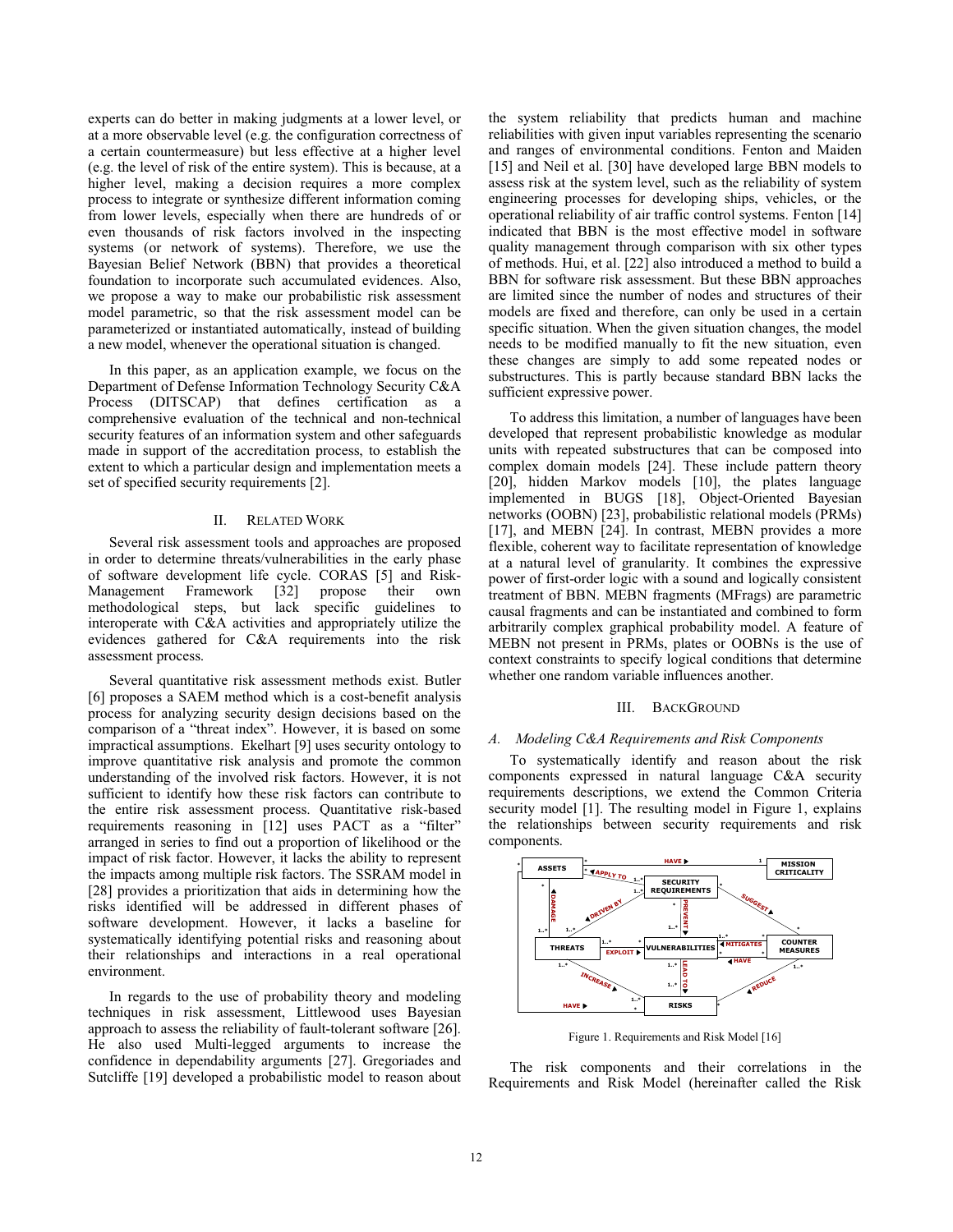Model) can be simply described as: the *assets* have *mission criticalities* and *risks*, *threats* can exploit the *vulnerabilities* to damage the assets thus increase their risks. The security requirements driven by threats suggest *countermeasures* to mitigate the vulnerabilities thus prevent the vulnerabilities and reduce the risks, whilst countermeasures may also introduce vulnerabilities which can lead to risks. The final goal is to evaluate the risk of assets in a given situation.

Based on the model in Figure 1, domain experts identify the relevant risk components and map them into the concepts in the domain-specific taxonomies of threats, assets, vulnerabilities, and countermeasures modeled in the Problem Domain Ontology (PDO) [25]. For example, Figure 2 shows the explication of multi-dimensional domain concepts for the DITSCAP "Boundary Defense" requirement [3].



Figure 2. Analyzing a DITSCAP Requirement

#### IV. PROBABILISTIC RISK ASSESSMENT FOR SECURITY REQUIREMENTS

In the Requirements and Risk Model shown in Figure 1, we can identify two types of links, the *Information Discovery Link*, and the *Causal Relationship Link*. The former has been used to discover and understand multi-dimensional correlations among C&A requirements [16] as shown in Figure 2. The latter, we believe, is helpful to extract the causal relationships and reason about their impacts within the process of risk assessment.

The domain of risk assessment is full of uncertainties and effective decisions must be made to answer questions, for example, "How likely a certain threat will occur?" or "How effective a countermeasure can mitigate certain vulnerability?" etc. As mentioned in section II, BBNs have been widely applied as a probabilistic reasoning technique in software engineering and other domains. BBNs allow the construction of probabilistic models involving large numbers of interrelated uncertain hypotheses and have the ability to combine qualitative expert knowledge with quantitative measures of plausibility and statistical data. In Figure 1, the risk is causally related to a certain set of security requirements, threats, vulnerabilities, countermeasures and other risk factors (here risk factors represent not only the risk components in the Risk

Model, but also their properties related to risk assessment, e.g., the maintenance of countermeasure etc.), therefore, we propose to model the risk assessment by using Bayesian probability to perform the probabilistic risk assessment.

#### *A. Motivations and Benefits*

In a security C&A process, our probabilistic risk assessment is motivated by the following needs to: 1) Make the process of risk assessment more explicit and systematic to support better decisions under uncertainty; 2) Make risk assessment techniques be based on probabilistic metrics that can be evaluated systematically with little involvement of subjective measures from domain experts [34]; 3) Classify the relevant risk components and map their causal relationships to concepts in the domain-specific taxonomies of threats, assets, vulnerabilities, and countermeasures modeled in the PDO; 4) Use BBN to represent and model uncertainty among dependability requirements in C&A process then, analyze causal relationships and impacts qualitatively and quantitatively among different risk components; and 5) Automatically generate BBN according to the given risk assessment scenarios.

Also, our probabilistic risk assessment approach has the following benefits: 1) Different stakeholders can have an explicit and common understanding of the risk assessment process and the decision rationale; 2) Every phase of risk assessment process is arguable and can be re-evaluated based on the common understanding; and 3) Simulation is possible through sensitivity analysis to show how different risk components are related to and impacted by each other.

#### *B. Bayesian Network for Risk Assessment*

In risk assessment, BBN can provide stakeholders a causal relationship graph and inference capabilities among different risk components. Before building the BBN for risk assessment, it is worth giving a brief definition for the risk components discussed in our domain (adapted from [4]).

- *C&A requirement* is the specification that describes the security conditions and constraints under which the system must be operated.
- $\blacksquare$  *Mission criticality* is related to asset, representing relative importance of the asset to the mission success.
- - *Asset* is the resource of the system that needs to be protected to achieve its goal
- *Threat* is a potential danger to the system such as a person, system component or event that might result in a compromise of the secure operation of the system.
- *Vulnerability* is a weakness in the system or a point where a system is susceptible to attack. This weakness could be exploited to violate the system security.
- *Countermeasure* is an action, device, procedure or technique for protecting the system against threats to its secure operation.
- Risk is the asset-based risk, it presents the risk extent of an asset can impact on the whole system.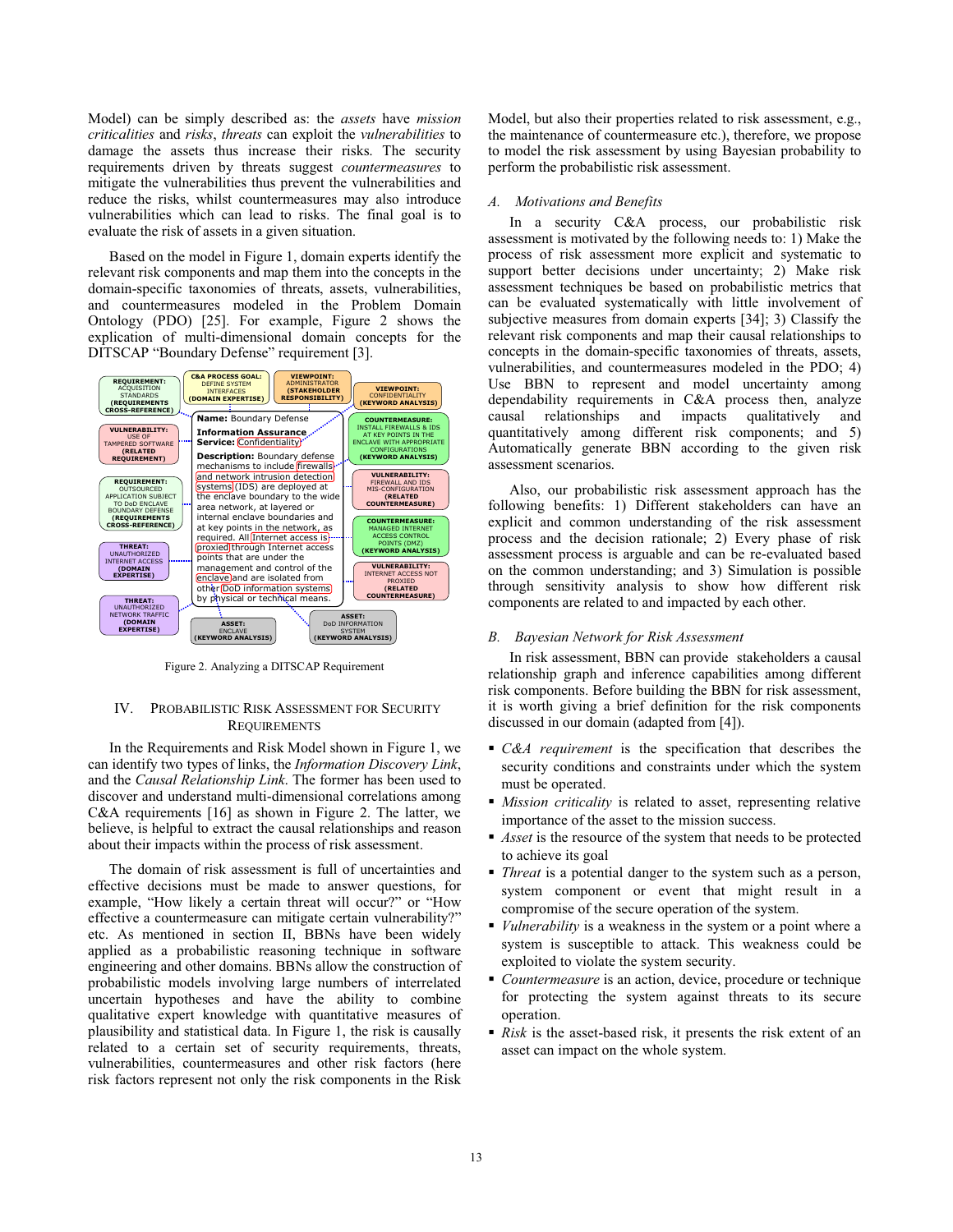We extract the causal relationship and construct the BBN based on the Risk Model in Figure 1. Building a BBN to model the risk assessment process requires a thorough enumeration of all the relevant risk factors and knowing correctly which risk factor causally influences other factors. For a complex sociotechnical system, it is very difficult to produce precise network structure and Node Probability Tables (NPTs) for hundreds of or even thousands of risk factors. In addition, different people have different experiences and understanding; the building process may be very subjective. In order to make our BBN reliable and justifiable, we adopt an objective and formal way to capture the process knowledge of experts' risk assessment.

Normally, there are two methods to build a BBN: 1) learning the network structure based on the given data set; and 2) constructing a network structure according to expert's experience [21]. In this paper, we adopt the second approach due to two reasons: 1) Constructing network structure by learning requires a lot of sample data and such data is hard to be collected effectively and comprehensively; and 2) We believe that the experts of many years' experience can judge the dependent/independent and direct/indirect relationships between risk factors more effectively. In addition, a formal way of building the BBN makes the process more explicit and arguable, and improve the communication and understanding among different experts while helping to reach to an agreement.



Figure 3. The process of developing causal model

For the causal relationships extraction, we use the method suggested by Neil [29], proposed "building blocks" concepts, using "idioms" to build causal dependency diagrams. Five idioms are summarized as follows:

- *Definitional/synthesis idiom*: This idiom can be used to represent definitional relationships such as X=Y/Z. Synthetic nodes can ease calculation or understanding, and create hierarchies of sub-attributes to define complex super attributes.
- *Cause-effect idiom*: This cause connection can be determined based on the following facts: Chronology of events in time; Events occur in sequence; Productive, physical or intentional relationship between cause and consequence; Rules for determining causality couched in common sense.
- $\blacksquare$  *Measurement idiom*: This idiom is used to model the uncertainty of our own ability to observe accurately. For example, the uncertainty of the testing accuracy is impacted by actual defects and detected defects.
- $\blacksquare$  *Induction idiom*: This idiom models the uncertainty related to inductive reasoning (including historical experiences) based on populations of similar or exchangeable members.
- *Reconciliation idiom*: This idiom reconciles independent sources of evidence about a single attribute of a single entity, where these sources of evidence have been produced by different methods. Also, it combines uncertain definition model with causal inference model and combines information from different causal models.

For the NPTs definition, we use the historic statistical data and the estimation of experts. For example, analysts can identify the possible types of threats and calculate or estimate their frequencies under the given environment. We firstly identify all the concerned risk factors and add them into a candidate pool, then identify their causal relationships according to the five idioms along with the Risk Model, and finally combine these causal fragments and build their NPTs to finish the construction of the BBN. Figure 3 depicts the process and the brief descriptions about each step are as follows:

**Step 1.** The target entity should be defined. The target node presents our main purpose of the BBN, namely, to assess "the risk of asset".

**Step 2.** Identify risk components and relationships from Risk Model which are relevant to the target entity. In our example, the identified entities are ASSETS, MISSION<br>CRITICALITY. THREATS. VULNERABILITIES. VULNERABILITIES, COUNTERMEASURES and the relationships are INCREASE, EXPLOIT, MITIGATE, LEAD\_TO, REDUCE, DAMAGE, HAVE. Note that these extracted entities or relationships may not be used in BBN directly. For example, we replace COUNTERMEASURE with COUNTERMEASURE\_EFFECTIVENESS because we concern the effectiveness of countermeasures to mitigate the vulnerabilities, not the costs of countermeasures. There are two advantages by doing so. Firstly, it is for better understanding and communication, secondly, it tells analysts on what aspects (effectiveness or costs) of risk components they should concentrate in the following steps.

**Step 3.** Elicit risk factors based on identified risk components in step 2. We elicit all risk factors which have direct impact on each of the risk components. For example, we can elicit that the effectiveness of countermeasure is impacted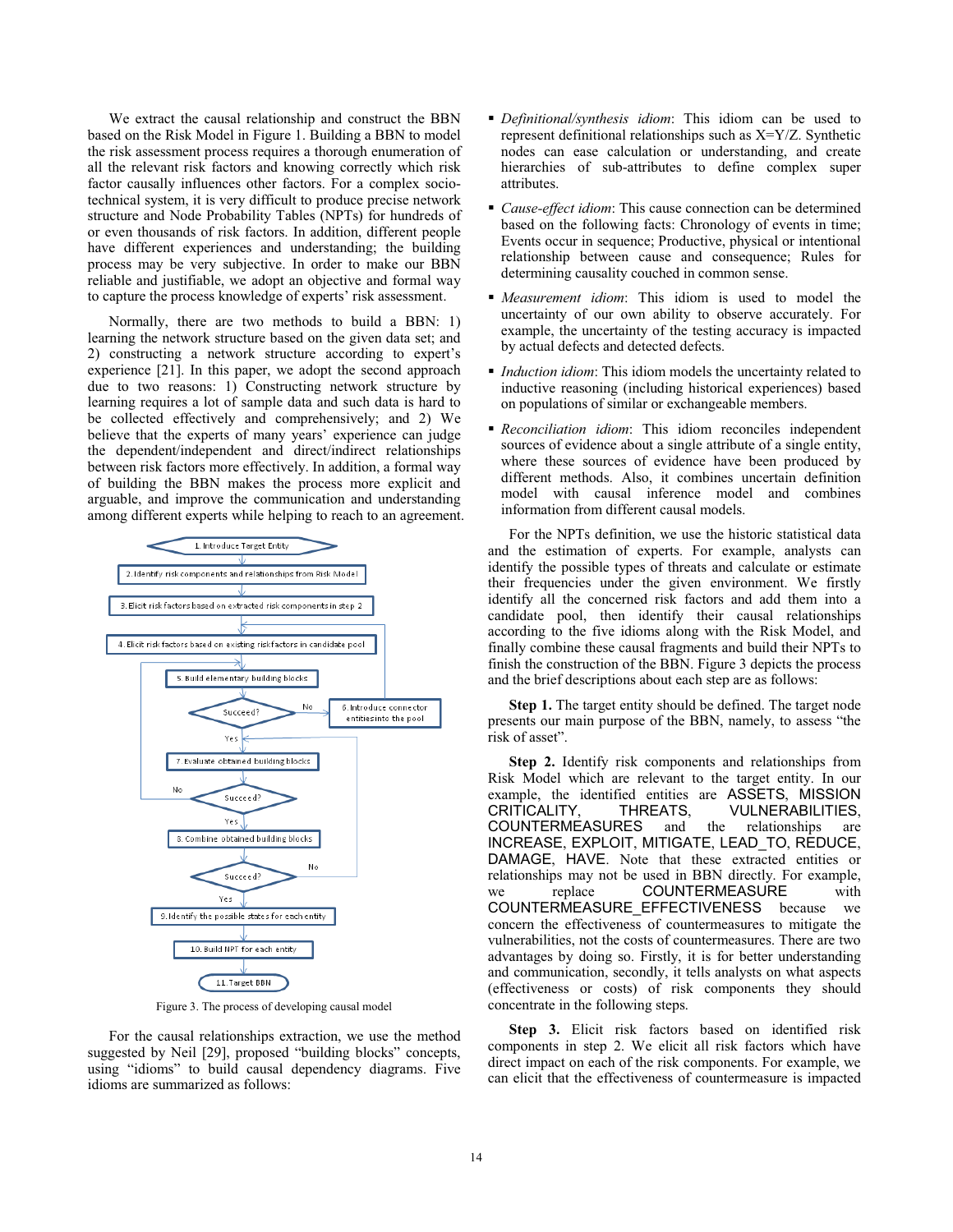directly by its configuration and applicability. Based on the extent that threat can exploit vulnerabilities, we can elicit vulnerability exposure and ease of exploit. In our example, the rest of elicited entities may be applicability of countermeasure, configuration of countermeasure, vulnerability type, and vulnerability ease of exploit, vulnerability exposure to public, threat type, and threat frequency of occurrence.

**Step 4.** Continue to elicit risk factors based on the new risk factors elicited in step 3. This step continues until we reach the "leaf" risk factors where the probabilities are available (i.e., directly from the statistical data or experts' direct estimation). In our example, the complexity of countermeasure, usability of countermeasure, maintenance of countermeasure, countermeasure type, personal skills, and training plan can be elicited in this step.



Figure 4. Identify (a) risk components related to target entity; (b) risk factors related to risk components; (c) risk factors until to reach leaf risk factors.

**Step 5.** Build elementary causal building blocks (idioms). We identify the entities from the candidate pool. We begin at the root level (i.e., the risk components level), then to the leaf risk factor level. Firstly, we identify risk components related to<br>our target entity, namely, "RiskOfAsset", so our target entity, namely, "RiskOfAsset", so "ThreatsPotential", "MissionCriticality", "Vulnerability", "CM\_Effectiveness" can be identified, as shown in Figure 4 (a), then we identity risk factors for each of the parents in previous step, for example, we identify the risk factors of "CM\_Applicability" and CM\_Configuration" that are related to "CM\_Effectiveness", as shown in Figure 4 (b), continue this process until all the newly identified entities become leaf risk factors. For example, we can indentify from the candidate<br>pool that "personal skills", "CM\_Complextity", "CM\_Complextity", "CM\_Maintenance", "CM\_Usability" and "training plan" have impacts on "CM\_Configuration", as shown in Figure 4 (c). Note that the causal fragments obtained here may be modified in the following steps.

**Step 6.** Sometimes the existing entities in the pool cannot be grouped directly in a reasonable way, so we should

introduce "connector entities" to connect them. For example, we have to introduce the inherent vulnerability and residual vulnerability to reflect the mitigation effectiveness after certain countermeasures are applied. Also, after the new connector entities are introduced, we should go back to step 4.

**Step 7.** Evaluate obtained fragments. Once we get the initial causal fragments, we should evaluate them based on the needs and constraints within our domain. If the building block (idiom) is not suitable, it should be revised. In our example, though the "personal skills" and "training plan" have impacts on correctness of countermeasures, but our current discussion does not take much of practical operational details into account, so we will discard these two entities at this moment.

**Step 8.** Combine obtained fragments. It is easy to notice that some common entities are shared by different building blocks, after each building block has been re-evaluated; we can then combine them together based on these common entities. In addition, there may be some causal relationships among the risk factors in different fragments and they must be identified. For example, we can identity that the "vulnerability type" has impact both on "threat potential" and "countermeasure applicability". Since the BBN is a Directed Acyclic Graph, we have to make sure that the composite model satisfies the constraints of BBN. Finally, the structure of BBN is obtained.

**Step 9.** For each entity, it must have a finite number of mutually exclusive, collectively exhaustive states. Different entities may have different states or measurement scales. For example, "threat potential" may have three states (High, Medium, Low), while "countermeasure maintenance" may have four states based on the cost (under \$1000, \$1000-\$2000, \$2000-\$3000, more than \$3000). For simplicity, we assume that all the entities (except the nodes ThreatType, VulnerabilityType and CM\_Type, their states are based on their possible types in the given scenario) have three possible states: High, Medium and Low. In real-world, we can use other available practical measurement scale to improve the accuracy and understanding of our assessment.

**Step 10.** Based on the historic statistical data and estimations from the experts, build the NPT for each entity. For the leaf node, directly assign the probability to each state; for non-leaf node, assign the probabilities to its states under all the possible combinations of its parents' states. Table I shows the NPT of leaf node "CM\_Complexity".

Table II shows the NPT of non-leaf node "CM\_Effectiveness". When the whole process is finished, the final BBN is constructed. The nodes in the BBN are causally linked and the NPTs indicate the strength of these links. Our final BBN is shown in Figure 5. Due to the limited space, the entire NPTs are not shown in the paper.

#### *C. Applying BBN into Operational Scenarios*

In order to assess the risk of real software systems in a socio-technical environment [33], we have used the operational scenarios of the target system as "triggers" for the discovery of applicable C&A requirements. After the relevant C&A requirements are discovered, the risk components associated with them can also be obtained.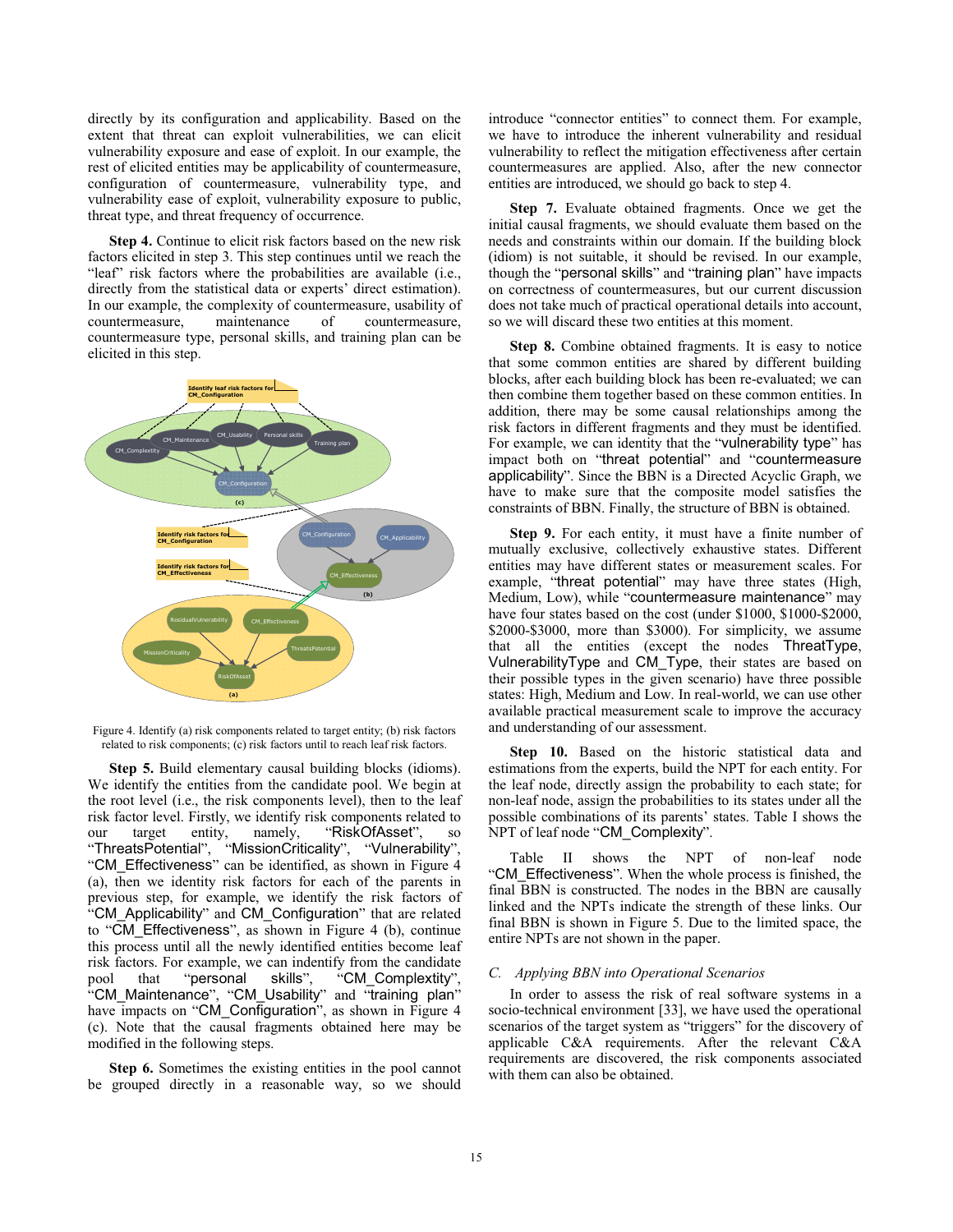

Figure 5. The BBN for Risk Assessment

The BBN we built in section IV.B, then can be used into this scenario to assess the risk for the target assets. Risk assessment based on operational scenarios has two main advantages: 1) operational scenarios of the target system can be easily obtained from domain experts and other artifacts (e.g. use cases); and 2) assumptions about the coverage of the assessment are already addressed in the development of the scenario building process. In our previous research [16], we have learned that each operational scenario is related to multiple requirements. In this situation, we can assess the risk for the asset in each related requirement, and then calculate its risk as a whole by using appropriate aggregation methods (i.e. weight average method).

It is notable that the BBN shown in Figure 5 is useful when there is only one instance for each of the risk factors. However, in a real-world scenario, we have to add more nodes to represent each possible risk factor, but the numbers of threats, countermeasures and vulnerabilities are all different from scenario to scenario. Since it is impossible to build a BBN for each scenario, the expected BBN should have the ability to treat each instance of risk components individually, and systematically aggregate their impacts later together. In the next section, we will exploit the expressiveness and reasoning power of MEBN logic to address this specific problem.

#### *D. Modeling Risk Assessment with MEBN Logic*

#### *1) Overview of MEBN Logic*

In the previous section, we discussed the limited expressiveness of the standard BBN. Normally, BBN assumes a simple attribute-value representation, that is, each problem instance involves reasoning about the fixed number of attributes, with only the evidence values changing from problem instance to problem instance [7]. Thus standard BBNs lack the expressive power to represent entity types (e.g., threat) that can be instantiated dynamically, as many times as required for the situations. MEBN is a good fit for this need with the expressive power of first-order logic with a sound and logically consistent treatment of uncertainty, which provides syntax, a set of model construction and inference processes, and semantics that together provide a means of defining probability

TABLE I. NPT OF NODE CM\_COMPLEXITY

| <b>Possible States</b> | Probability    |
|------------------------|----------------|
| High                   | 0.6            |
| Medium                 | 0.3            |
| Low                    | 0 <sub>1</sub> |

TABLE II. NPT OF NODE CM\_EFFECTIVENESS

|            | CM Appli<br>cab ility<br>CM Confi<br>guration | High (H) |     |     | Medium (M) |     |     | Low (L) |     |     |
|------------|-----------------------------------------------|----------|-----|-----|------------|-----|-----|---------|-----|-----|
|            |                                               | H        | м   | L   | H          | м   | L   | н       | м   | L   |
|            | н                                             | 0.9      | 0.8 | 0.7 | 0.7        | 0.6 | 0.5 | 0.5     | 0.4 | 0.2 |
| CM Effecti | M                                             | 0.1      | 0.1 | 0.2 | 0.2        | 0.3 | 0.3 | 0.3     | 0.3 | 0.2 |
| veness     | L                                             | Ũ        | 0.1 | 0.1 | 0.1        | 0.1 | 0.2 | 0.2     | 0.3 | 0.6 |

distributions over unbounded and possibly infinite numbers of interrelated hypotheses [7].

MEBN logic represents the world as comprised of entities that have attributes and are related to other entities. Random variables (RVs) represent features of entities and relationships among entities. Knowledge about attributes and relationships is expressed as a collection of MEBN fragments (MFrags) organized into MEBN Theories (MTheories) [24]. An MFrag consists of RVs, a fragment graph, and a set of local distributions. Each MFrag has an associated set of RVs that are partitioned into context, input, and resident RVs. A variable in an MFrag may have a list of arguments that are placeholders for entities in the domain and makes MFrags parameterized. The local probability distribution for resident RV is defined in the MFrag itself, through a description function which specifies how to assign probabilities to the given its parents. The probability distribution for each input RV is defined in other MFrag in which it acts as a resident node. Context RVs are boolean nodes collectively specify conditions under which the local distributions for the resident RVs apply.

A generative MTheory summarizes statistical regularities that characterize a domain and also introduces necessary mechanism to ensure these MFrags collectively satisfies consistency constraints and the existence of a unique joint probability distribution over an unbounded, possibly infinite number of instances of the RVs represented in each of the MFrags within the set [7]. To apply a generative MTheory into a specific scenario, we need to instantiate it with specific information to form a Situation-Specific Bayesian Network (SSBN). Then, standard Bayesian inference can be used on this SSBN to answer query (e.g., what is the probability of target asset to have a high risk level?), to refine the MTheory (e.g., each new evidence gives us additional statistical data to refine the local distributions of the RVs), and to refine our underlying PDO (e.g., the low applicability of the countermeasures can promote experts to identify more effective applicable countermeasures from the given requirements).

One of the important advantages of MEBN is its clarity and modularity. This gives us a flexible and powerful way to build our knowledge base for a specific domain.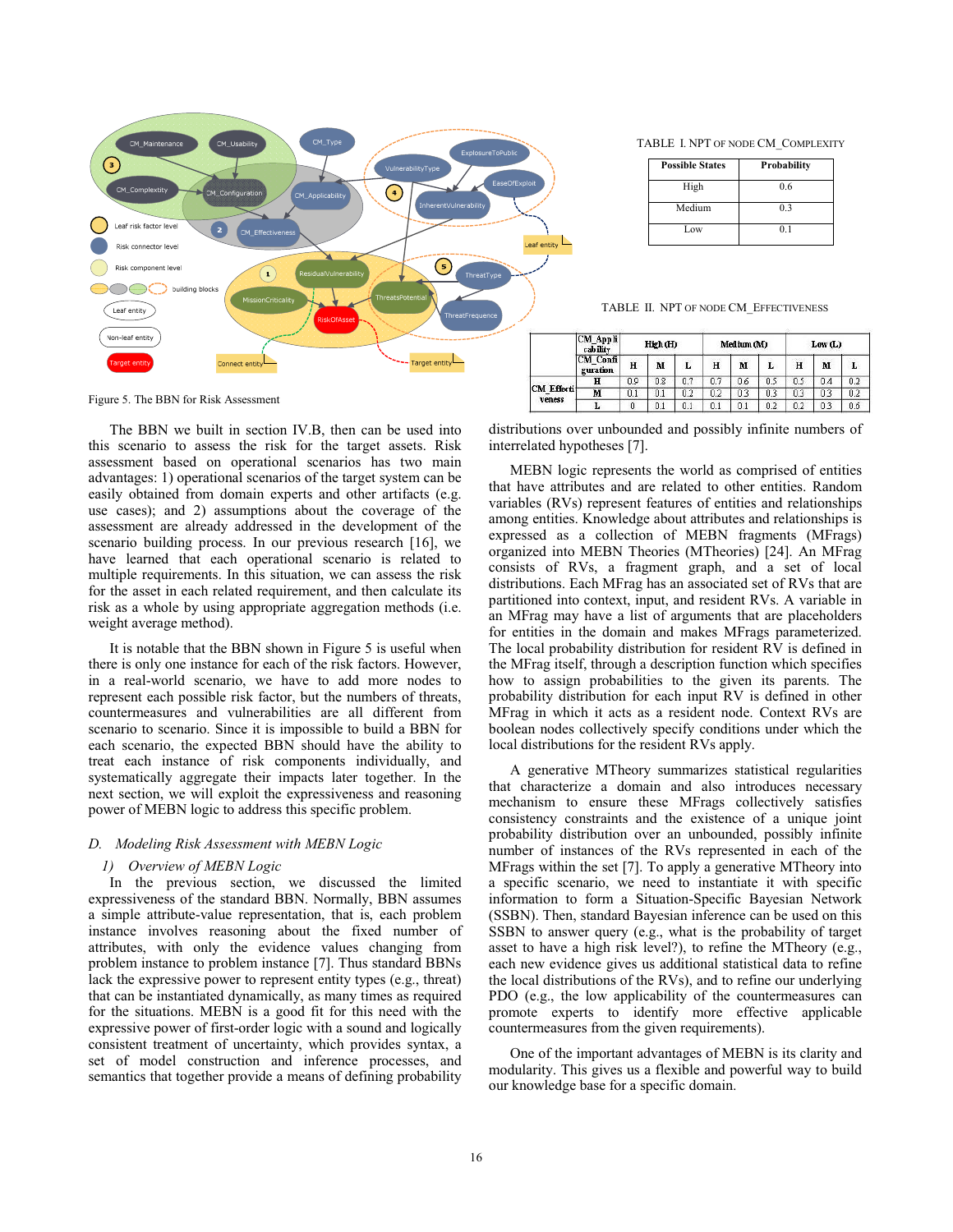

Figure 6. A Generative MTheory for Probabilistic Risk Assessment Model

In addition, new MFrags can be added into MTheory without impacting existing ones, as long as these MFrags together satisfy the constraints (existence of a unique joint probability distribution) of the MTheory. Although other modeling techniques are also attractive, they are less suitable in the domain of risk assessment. As an example, OOBN provides a natural way to represent uncertainty about the attributes of instances of different types of objects (risk factor), but the problem of OOBN is that the instances of a same object have not only the same structure but also the same probability distribution. In real risk assessment process, the probability distribution of instances of the same object may have a big difference. For instance, if we have an object of "Threat Mitigates Vulnerability", two instances can be "Threat T1 mitigates Vulnerability V" and "Threat T2 mitigates Vulnerability V", obviously, T1 and T2 may have totally different effect on vulnerability V, and thus we should assign different probability distribution to these two different threats instances. On the contrary, MEBN can easily represent this situation.

#### *2) Building MEBN Model for Risk Assessment*

Based on the BBN shown in Figure 5, we can extract relevant MFrags, then we can collect these MFrags to form an MTheory. Figure 6 shows an example of generative MTheory. The first MFrag is the Entity Type MFrag which is used to formally declare the possible types of entities in the model. Other MFrags are used to model the risk factors and their causal relationships.

MEBN uses an expressive language to define the probability distributions for RVs. Due to the limited space, we only give the local distribution functions for the RVs<br>VulnerabilityType(v), limitial Vulnerability(v) and Initial Vulnerability(v) and Residual Vulnerability(v), other local distribution functions and the default distributions are not shown here.

Figure 9. Local Distribution for Residual\_Vulnerability(v)

Local distributions in standard BBNs are typically represented by static tables (NPTs), which limit each node to a fixed number of parents, while an instance of a RV in an MTheory might have any number of parents, because its parents are also RVs and can be instantiated as many times as necessary. We use pseudo-code suggested in [7] to convey the idea of using local distributions to specify probability distributions. It is possible that different people have different local distribution functions for the same RV.

| distribution [Software, Network, Others]=function{<br>for v in VulnerabilityType(v)){ |  |
|---------------------------------------------------------------------------------------|--|
| if (Vi->v) then [Software:0.4, Network:0.2, Others:0.2];<br>}}                        |  |

Figure 7. Local Distribution for VulnerabilityType(v)

Leaf RV has no parents and its distribution is assigned directly. Figure 7 gives an example to define the local distribution for leaf RV VulnerabilityType(v). For any given vulnerability, the probability of vulnerability type to be "Software", "Network", "Others" is 0.4, 0.2, and 0.2, respectively. The vulnerability types and their probabilities can be different in a specific environment.

Figure 8 defines the local distribution for RV Inherent Vulnerability(v). This variable has its parents but they share the same ordinary variable. Thus, for each instance of Initial Vulnerability(v), it has fixed number of parents, namely, the three instances of Vulnerability $\overline{T}$ ype $(v)$ , ExplosureToPublic(v) and EaseofExploit(v). The same way to build the NPTs for nodes in the standard BBNs, we use description function to assign the probabilities covering all of the possible combinations of its parents.

Figure 9 defines the local distribution for RV Residual Vulnerability(v). This variable has parents and there is one external variable c in its parent  $CM$  Effectiveness(c,v).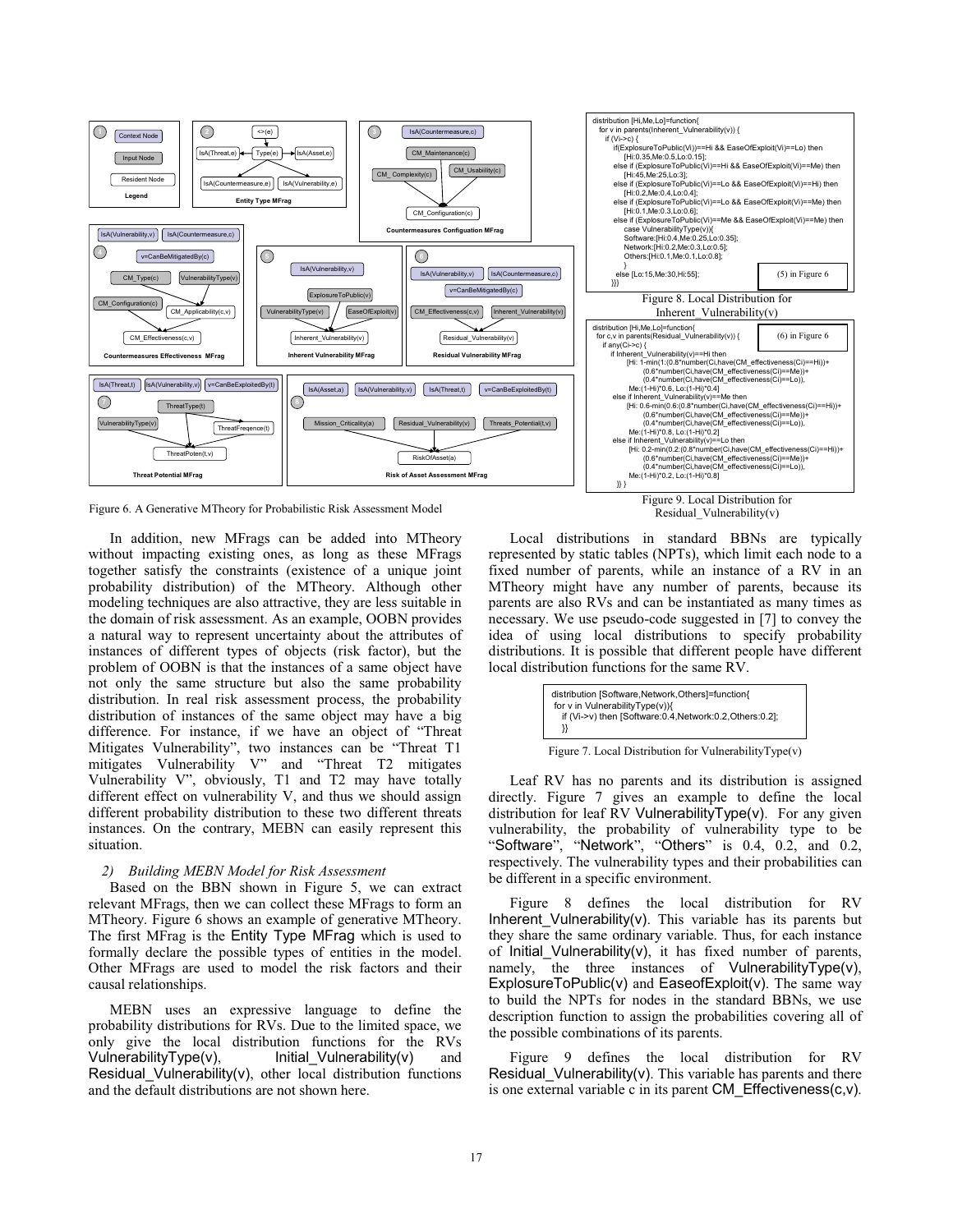In this situation, the instances of  $CM$  Effectiveness $(c,v)$ depend on the number of countermeasures which can mitigate this vulnerability in the given scenario, therefore, we must take the number of countermeasures into account. For example, as shown in Figure 10, if there are two countermeasures !C0 (entity identifier, begins with an exclamation point, represent an instance of an entity) and !C1 can mitigate the vulnerability !V. When the Inherent\_Vulnerability(!V) is High, the CM\_Effectiveness(!C0,!V) is High and CM\_Effectiveness(!C1,!V) is Medium, we can identify the number of countermeasure with High, Medium, Low effectiveness are 1, 1, 0, respectively. According to the local distribution described in Figure 9, the final probability distribution for Residual\_Vulnerability(!V) will be [Hi:1min(1:(0.8\*1+0.6\*1+0.4\*0)), Me:(1-Hi)\*0.6, Lo:(1-Hi)\*0.4], namely, [Hi:0,Me:0.6,Lo:0.4] as shown in Figure 10.

By modeling risk assessment using MEBN logic, each risk factor is represented by a corresponding RV which can be instantiated dynamically as many times as necessary, so all the risk factors in the given scenario can be treated at the instance level. In addition, MEBN logic provides a consistent, flexible way to define the local probabilities for the RVs. Through this way, different group stakeholders will have a clear common understanding about how the original information is collected, how these information are combined or integrated, how these information are transformed from one node to other nodes and how these information are used to support or deny an argument from the risk assessment. The risk components and causal relationships in the Risk Model have their corresponding matches in the MTheory. Other relationships become the foundation or context of the operational scenario under which the MTheory is applied. Therefore, we can assume that the MTheory is consistent with the Requirements and Risk Model in our discourse of domain. The complete mappings between Risk Model and MTheory are shown in Table III.

#### *3) Inference by using MEBN model for Risk Assessment*

The generative MTheory must be instantiated into an SSBN to compute the response to a query under the given scenario. Although the generative MTheory in Figure 6 implicitly represents infinite possible operational scenarios in our domain, we take the simplest one, namely, there is only one instance for each type risk component, to demonstrate how it can be used in a real risk assessment. Figure 11 illustrates a SSBN instantiated from the generative MTheory. We assume the instances of risk components in this simplest scenario are asset !A(ENCLAVE), threat !T(UNAUTHORIZED INTERNET ACCESS), vulnerability !V(FIREWALL AND IDS MIS-<br>CONFIGURATION), countermeasure !C(INSTALL CONFIGURATION), countermeasure FIREWALLS & IDS AT KEY POINTS IN THE ENCLAVE WITH APPROPRIATE CONFIGURATIONS), These scenario specific information is used to instantiate the MTheory and create instances of RVs. The details of the algorithm and processes of how to construct SSBN are in [7] [24].

After the SSBN has been constructed, it can be treated as a standard BBN. When a query (which contains a finding set of particular information about the situation and a target set of the nodes of interests) comes into SSBN, the inference works the same way as a standard BBN to calculate the response for input query. For example, Figure 11 can answer a set of query: "When there is a threat DDoS can\_exploit the Software vulnerability while suggested countermeasure type is Network with low complexity, high usability and medium maintenance, what is the risk of asset A?" Or "what is the countermeasure applicability of C?".

TABLE III. THE MAPPING BETWEEN RISK MODEL AND MTHEORY

| (Requirements and Risk Model) => (Generative MTheory)                                                                                                                                                                                                                                                                                                                                                                     |
|---------------------------------------------------------------------------------------------------------------------------------------------------------------------------------------------------------------------------------------------------------------------------------------------------------------------------------------------------------------------------------------------------------------------------|
| (Security Requirements and Assets, Security Requirements suggest Countermeasures,<br>Security Requirements prevent Vulnerabilities, Security Requirements driven by<br>Threats, Countermeasures have Vulnerabilities, Security Requirements apply to<br>Assets) $\Rightarrow$ (The operational scenario under which the risk components are discovered<br>and the MTheory applied to assess the risk of the given assets) |
| (Threats) => (Threat Potential $(t, v)$ , and Threat Potential MFrag)                                                                                                                                                                                                                                                                                                                                                     |
| (Vulnerabilities) => (Inherentl Vulnerability(v), Inherent Vulnerability MFrag and<br>Residual Vulnerability(v), Residual Vulnerability MFrag)                                                                                                                                                                                                                                                                            |
| (Countermeasures) $\Rightarrow$ (CM Effectiveness(cm,v))                                                                                                                                                                                                                                                                                                                                                                  |
| $(Risks) \Rightarrow (RiskOf Asset(a))$                                                                                                                                                                                                                                                                                                                                                                                   |
| (Mission Criticality) => (Mission Criticality(a))                                                                                                                                                                                                                                                                                                                                                                         |
| (Threat Exploit Vulnerabilities, Threats increase risks, Threats damage assets, Assets)<br>have mission criticality, Vulnerabilities lead to risks) $\Rightarrow$ (Risk of Asset Assessment<br>MFrag)                                                                                                                                                                                                                     |
| (Countermeasures mitigate Vulnerabilities) => (Residual Vulnerability MFrag)<br>(Countermeasures reduce risks) $\Rightarrow$ (Ignored since the countermeasures reduce the<br>risks by mitigating the vulnerabilities)                                                                                                                                                                                                    |

Simple sensitivity analysis and comparison can be done based on Figure 11 to support the decision making process. For example, in order to reduce the risk of A, we can either improve the maintenance of countermeasure or apply a new countermeasure. So we can fix other conditions and only change the CM\_Maintenance(!C) from High to Low, we can get corresponding results of RiskOfAsset(!A), as shown in Table IV. Similarly, we can check CM\_Type(!C) and make another table, as shown in Table V. Therefore, we can find out that changing the countermeasure type is more cost-effective than improving the maintenance of countermeasure. These types of sensitivity analysis and comparisons can be used to support the complex decision-making and help finding the "best" solution to reduce the risk of target asset.

MEBN can be instantiated in a systematic way and the final SSBN can be generated automatically. For example, some risk factors have multiple instances and the risk assessment scenario can be described as follows: The target asset !A0 (ENCLAVE) may be damaged by threats !T0 (UNAUTHORIZED INTERNET ACCESS) and !T1 (UNAUTHORIZED NETWORK TRAFFIC) which may exploit the vulnerabilities !V0 (INTERNET ACCESS NOT<br>PROXIED), !V1 (FIREWALL AND IDS MIS-!V1 (FIREWALL AND IDS MIS-CONFIGURATION) and !V2 (USE OF TAMPERED SOFTWARE), to mitigate the vulnerabilities, the suggested countermeasure are !C0 (INSTALL FIREWALLS & IDS AT KEY POINTS IN THE ENCLAVE WITH APPROPRIATE CONFIGURATIONS) and !C1(MANAGED INTERNET ACCESS CONTROL POINTS (DMZ)). Based on the above information, the generative MTheory can be instantiated to a new SSBN (top of Figure 12) that has relevant RVs and MFrags instantiated multiple times. The bottom of Figure 12 shows a subset (the shadowed part) of the SSBN shown in the top of Figure 12.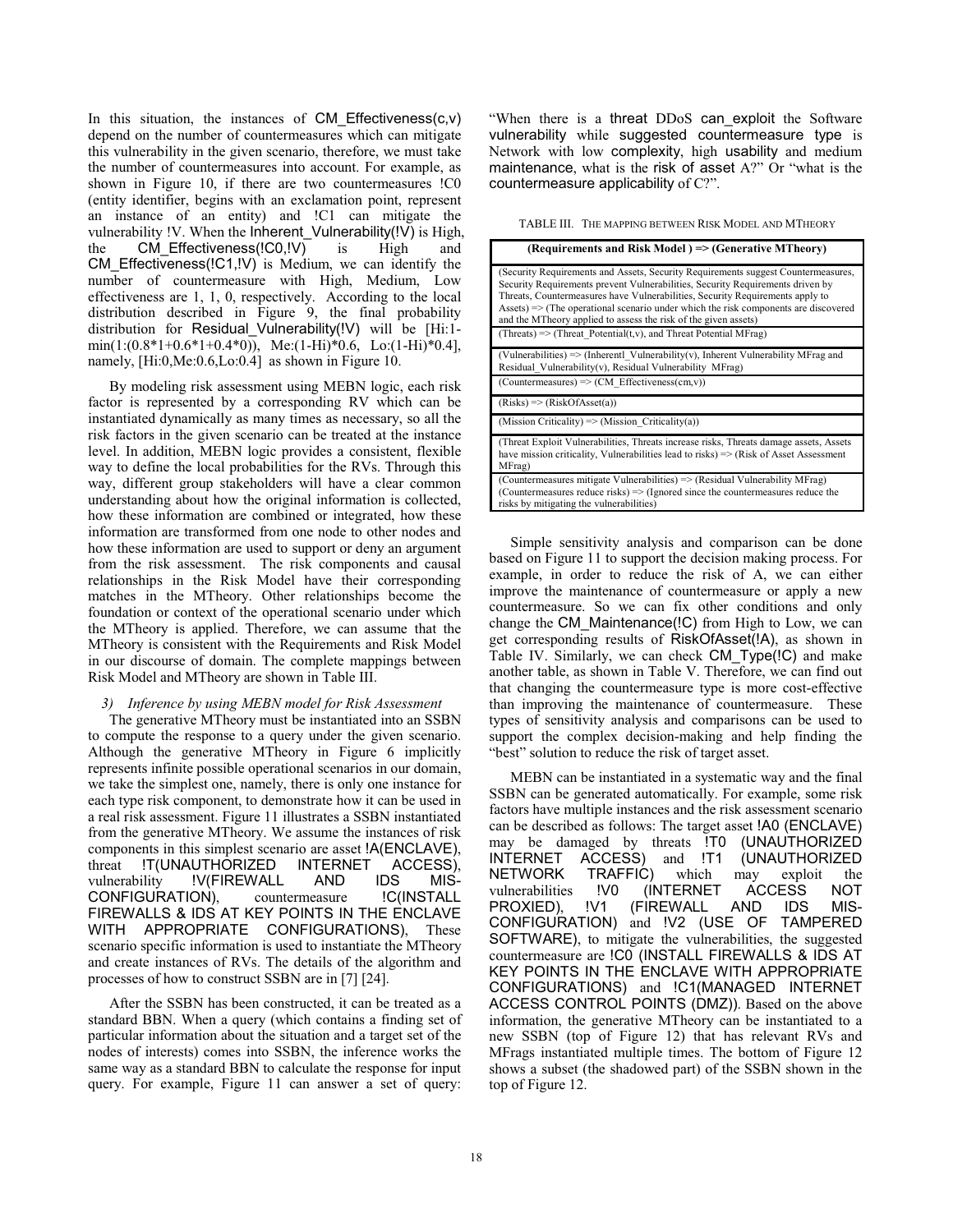

Figure 12. Generated SSBN for the simple risk assessment scenario (Top) + Details of the subset of SSBN (Bottom)